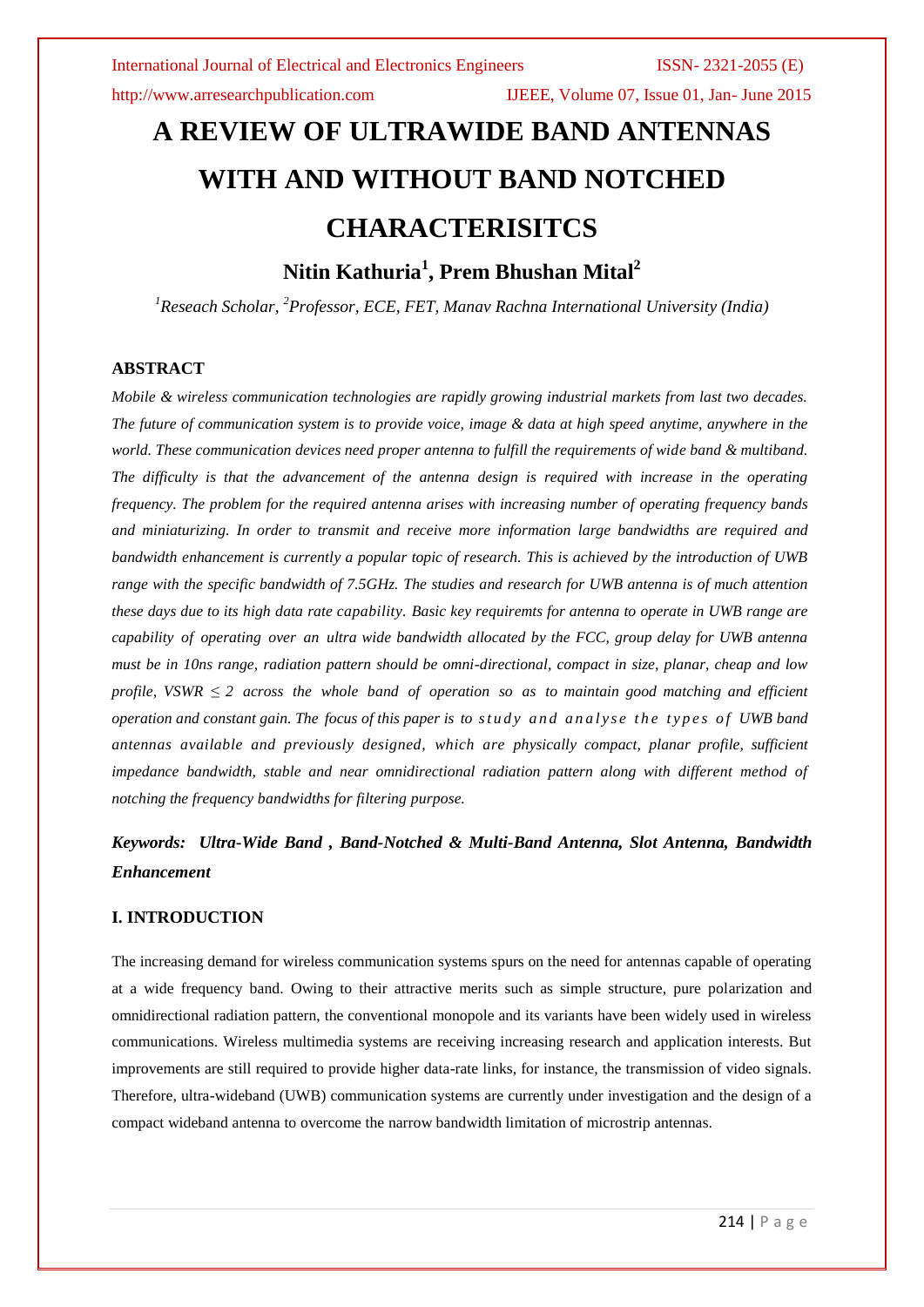# http://www.arresearchpublication.com IJEEE, Volume 07, Issue 01, Jan- June 2015

The Federal Communication Commission (FCC)'s allocation of the frequency band 3.1–10.6 GHz [1] for commercial use has a sparked attention on ultra wideband (UWB) antenna technology in the industry and academia. [2] [3].

After recognizing the potential advantages of UWB, the FCC developed a report to allow UWB as a communications and imaging technology. A UWB definition was designed as a signal with a fractional bandwidth greater than 0.2 or which engaged more than 500 MHz of spectrum. The fractional bandwidth [1] is defined as

$$
2*\frac{(fH-fL)}{(fH+fL)}
$$

Where  $f_H$  and  $f_L$  are the upper and lower frequencies respectively measured at -10 dB below the peak value. The comparison of different wireless systems is shown in figure1.





### **1.1 Advantages of UWB**

- 1. **Power Consumption:** The Federal Communications Commission power requirement for UWB systems is -41.3dBm/MHz (75nW/MHz). It uses 1/1000 of the power required for equivalent conventional transmission methods.
- 2. **High Security:** Because of their low average transmission power, Systems offering UWB communication have an inherent immunity to detection and interception. The time modulation of exceedingly narrow pulses adds security to UWB transmissions.
- 3. **Resistance to Interference:** UWB signals are therefore relatively resistant to intentional and unintentional jamming.
- 4. **High Performance in Multipath Channels:** It reduces Multipath Fading**.**
- 5. **Strong Penetration Ability:** UWB signals penetrate through the walls and make through the wall communication possible.

The key requirements for UWB antennas that should be considered are :

- 1. The bandwidth specified by the FCC is 7.5GHz ( 3.1to 10.6 GHz).
- 2. Secondly group delay for UWB antenna must be in 10ns range.
- 3. Radiation Pattern should be Omni-directional with constant gain
- 4. Antenna should be compact in size, planar, cheap and low profile.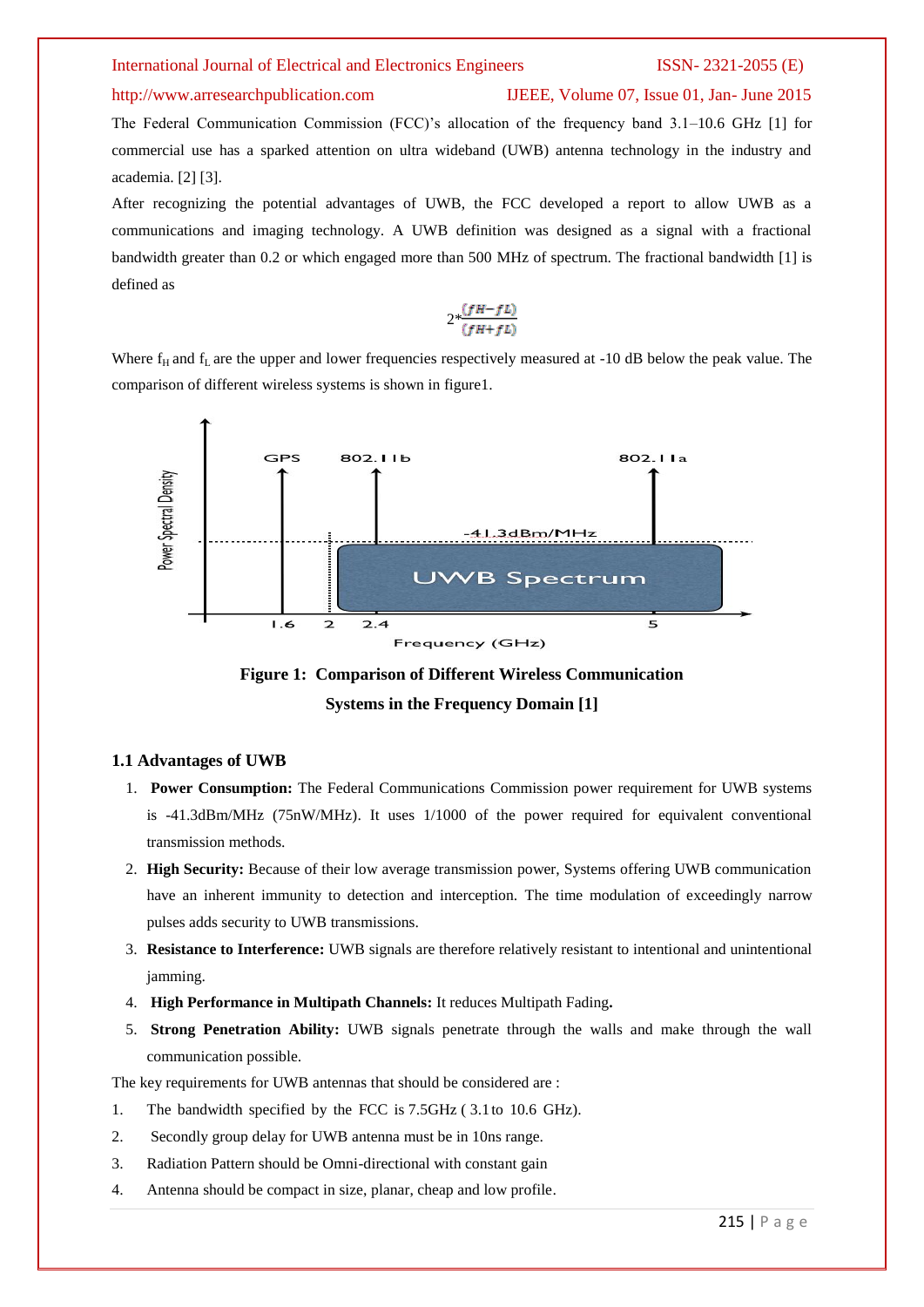# http://www.arresearchpublication.com IJEEE, Volume 07, Issue 01, Jan- June 2015

5. VSWR should be less than two (2) across the whole band of operation so as to maintain good matching and efficient operation.[4]

# **II. LITERATURE REVIEW**

As we know the several design methods and structures have been reported. UWB antenna designs with filtering property or band notch characteristics have been proposed not only to mitigate the potential interferences but also to remove the requirement of an extra band stop filter in the system.

**Mike W. K. Lee et.al. (2015)** proposed a wideband dual-polarized two-layer patch antenna using the 4-C shaped slot structure and T-shaped probe feeding. The novelty of the antenna is that a T-square stub feed is providing an extra resonance which is increasing the bandwidth. The antenna is miniaturized to size but with excellent port isolation. The T-probes used to feed the 4-C slot-cut patches widen the bandwidth. [5]

**Yingsong Li et.al. (2014)** presented multi-function circular wide-slot configurable UWB antenna which can be used as a dual band-notched UWB antenna, a single band notched UWB antenna, a UWB antenna, or even as a multi-band antenna. The frequency band-notched characteristics is achieved by using a stepped impedance resonator (SIR) and an arc-shaped parasitic element (ASPE), and the multi-function design is attained by the use of four switches. [6

**QiangWang & Yan Zhang (2014)** presented UWB band notched antenna for the Frequency bands of 3.3– 3.7GHz (Wimax) and 5.15–5.35GHz (WLAN) and in 7.25–7.75GHz (X Band Satellite Communication). They Introduced modified ground with two fillets and three steps to produce smooth transition from one resonant Frequency to another. two arc shaped slots were etched in the radiation patch which notched bands of 3.3–3.7 GHz and 5.15–5.35 GHz. A U-shaped slot in the ground plane generated the third notched band in 7.25– 7.75GHz for the X-band satellite communication systems. [7]

**Sai K. Venkata et. al.(2014)** proposed an UWB Band Notched antenna by etching two round shape slots in radiating patch the at WiMax band (3.3-3.7 GHz) and WLAN band (5.15-5.875 GHz). They introduced a a pair of rotated V-shape slot are etched on the ground plane to realize notch band at X-band downlink satellite communication band (7.1-7.76 GHz). [8]

**M. N. Shakib et.al.(2014)** proposed a compact planar Tuning Fork-shaped notched UWB antenna for 5.28– 6.97GHz (WiMAX, WLAN, and C-band).. The bandwidth of the proposed antenna is increased by using rectangular radiating patch and an arc shaped strip in between radiating patch and feed line. [9]

**Ronghua Shi et.al. (2014)** presented a novel dual band notched UWB antenna. The band rejection is achieved by an arc H-shaped slot on the radiating patch. By varying the parameters of these slots band notched at 3.3–3.6 GHz for WiMAX and 5.1–5.9 GHz for WLAN is achieved. [10]

Tzu-Chun Tang & Ken-Huang Lin (2014) proposed a dual band notched UWB antenna. In the presented antenna the radiation patch is connected to conduction strip on the other side of patch with avia hole which is providing a coupling path as well as dual band rejection at WiMAX (3.4–3.7 GHz) and WLAN (5.15–5.35 and 5.725–5.825 GHz) frequency bands. [11]

**M. Ojaroudi et al. (2013)** proposed a small, printed UWB monopole antenna with dual notch band characteristics at 5.2-5.8 GHz (WLAN), 3.5-5.5 GHz (WiMAX) , and 4-GHz C-bands. A n inverted forkshaped slit e t c h ed out on the ground plane which provides and an additional resonance which provides a wide impedance bandwidth. Dual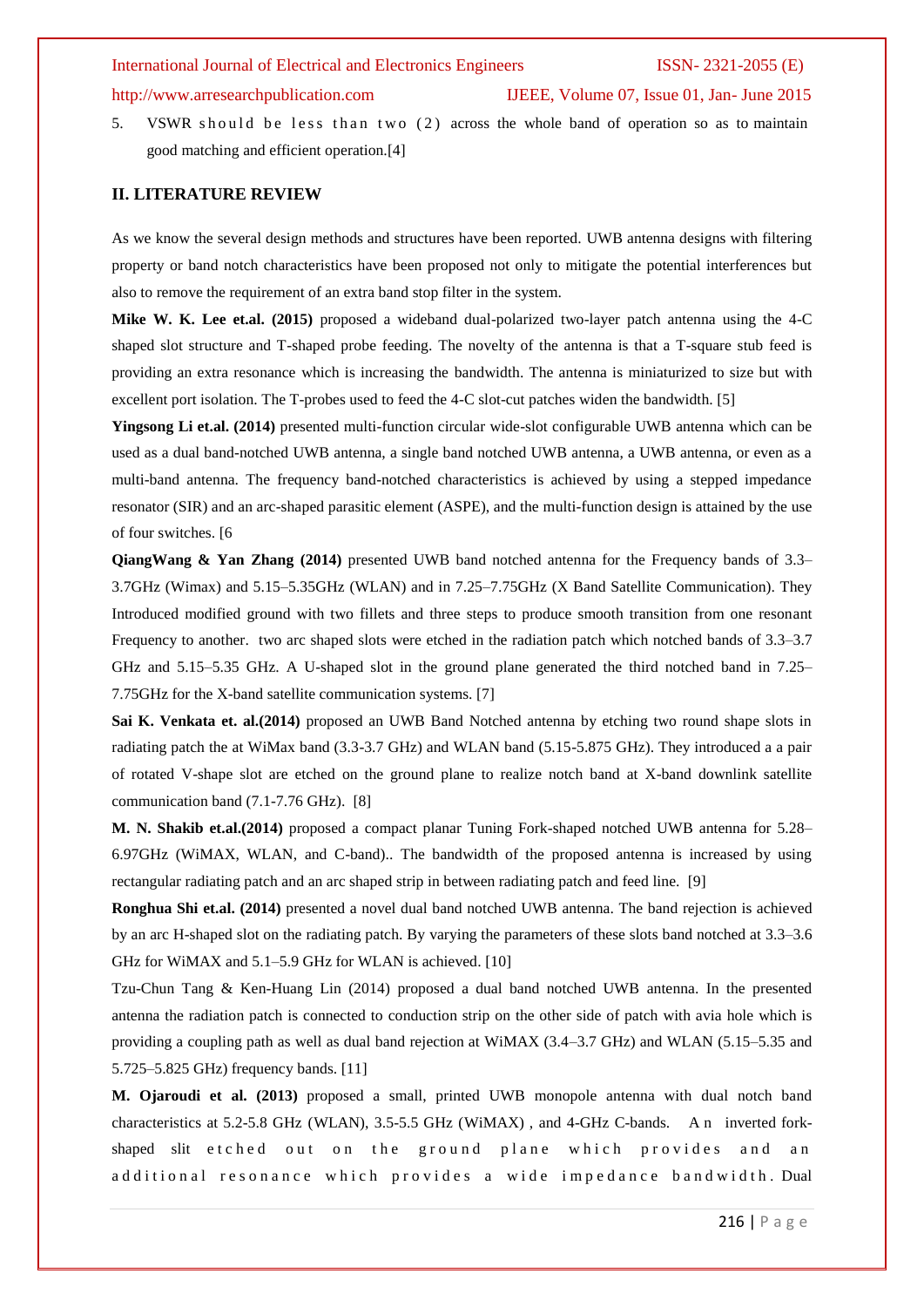# http://www.arresearchpublication.com IJEEE, Volume 07, Issue 01, Jan- June 2015

notch band characteristics, were achieved using a coupled inverted U-ring strip in the radiating patch. [12]

**M. Moghadasi et al. (2013)** proposed a small dual-band coplanar waveguide ( CPW)-fed antenna. The proposed antenna is a rectangular patch that is surrounded by upper and lower ground-plane sections that are interconnected by a high-impedance microstrip line. [13]

**A. H. Shah et al. (2013)** presented A Tri-band G-shaped Microstrip Monopole antenna. The proposed antenna is fed with CPW waveguide and the parameters have been optimized to obtain the resonant modes at 2.4 GHz, 4.2 GHz, and 6.07 GHz as the centre frequencies of the said three frequency bands. [14]

**Zheng Guo et.al .(2013)** proposed methods of bandwidth enhancement in UWB Antennas tion. The original antenna covers the frequency range of 1.73GHz –11 GHz ie. bandwidth of 9.27 GHz. By cutting two new slots on the ground plane, bandwidth is expanded to 9.33 GHz (1.67–11 GHz) and by the use of conventional mushroom-type electromagnetic band-gap enhances the bandwidth to 9.47 GHz (1.53–11 GHz) with the extra GPS covered. [15]

**Mubarak Sani Ellis et.al. (2013)** presented a small band-notched wing shaped monopole ultrawideband (UWB) antenna covering 5–15 GHz with a notched band of 6.7–7.1GHz which is is achieved by attaching a strip to the hollow center of a wing-shaped monopole. [16]

**Fuguo Zhu et.al. (2013) proposed**, four novel coplanar waveguide (CPW)-fed consisting of half-circle shaped patch with an open rectangular slot and a half-circle shaped ground plane. The proposed designs can reject the frequency bands in 3.3–3.6 GHz, 5.15–5.35 GHz or 5.725–5.825 GHz without using an additional band-stop filter. [17]

**Jian-Feng Li et.al. (2013)** proposed compact dual band-notched ultra-wideband (UWB) multiple-input multiple-output (MIMO) antenna at 5.15 to 5.85 GHz and 3.30–3.70 GHz with high isolation. The two protruded ground parts are connected by a compact metal strip to reduce the mutual coupling for the band of 3.0–4.0 GHz. and the measured results show a bandwidth with ranged from 3.0 to 11.0 GHz excluding the two rejected bands. [18]

**H. F. Abutarboush et al (2012)** proposed a U-slot tri-band monopole antenna on a low- cost paper substrate using inkjet-printed technology. The U- shaped slot is designed to enhance the bandwidth and to achieve triband operating resonant modes at 1.57, 3.2, and 5 GHz with measured impedance bandwidths of 3.21%, 28.1%, and 36%, respectively. [19]

**Ali Foudazi et.al.(2012)** presented small-size planar UWB antenna with extended frequency band covering GPS/GSM/WLAN i.e. frequency bands of 1.3 GHz, 1.8 GHz and 2.4 GHz . The proposed antenna is a microstrip-fed multi-band planar diamond-shaped patch monopole antenna that covers the ultrawideband (UWB) i.e. from 3.1-10.6 GHz. Several narrow strips, acting as resonance paths, are integrated with the antenna gives the multiband design. It is also shown that by removing the centre part of the antenna, without distorting the UWB behavior, quarter-wavelength strips are added to the notched region. [20]

**S.Theepak & Sachendra Sinha (2012)** proposed dual band notched UWB monopole with Coplanar wave Guide (CPW) feed. The presented antenna covers the entire UWB range of 3.1 GHz to 10.6 GHz with notched band at 5.2GHz and 5.8 GHz. This double band notching technique has been introduced by reducing the mutual coupling between the notch filter in the patch and in the ground plane antenna by combining two traditional techniques. [21]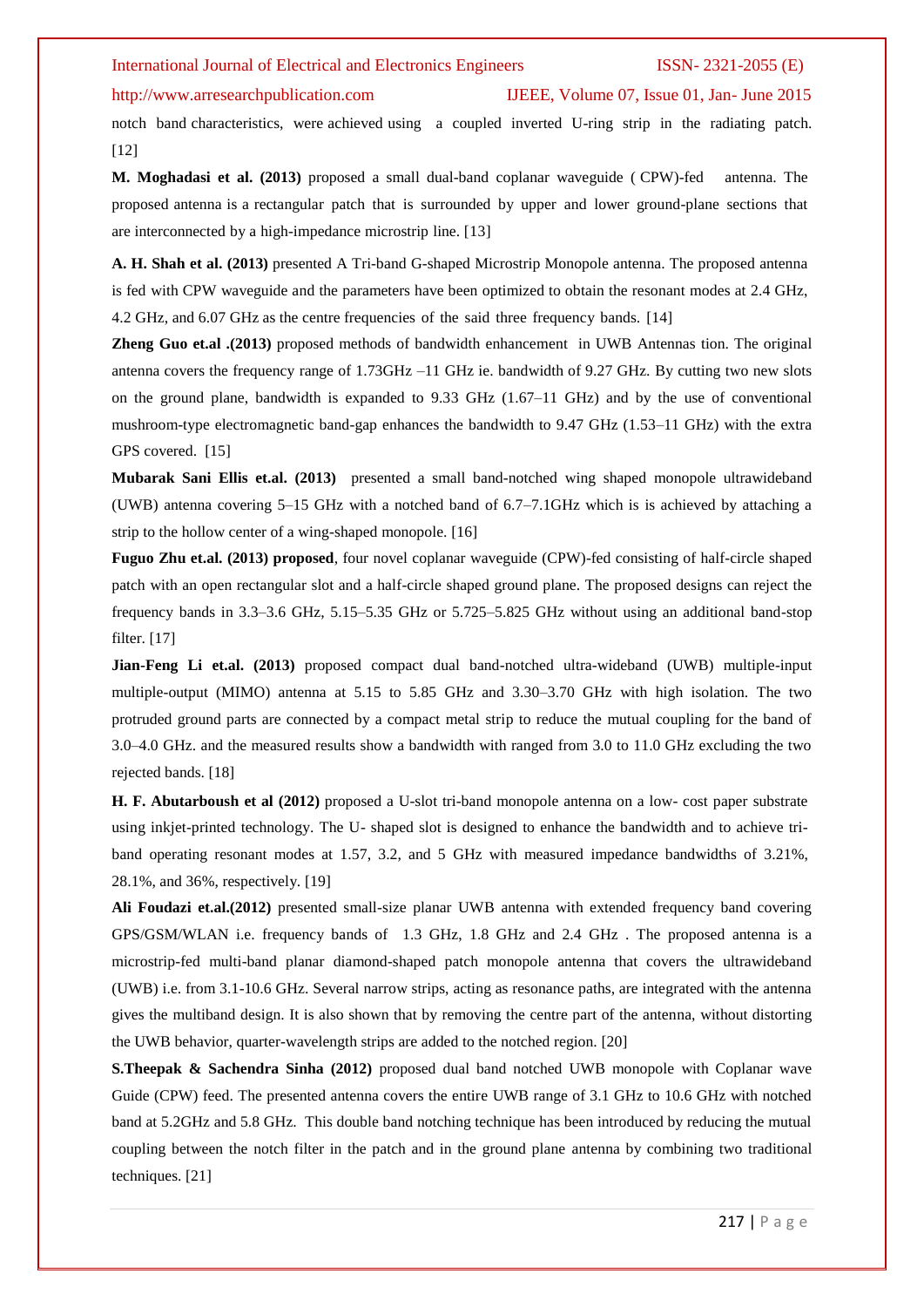### http://www.arresearchpublication.com IJEEE, Volume 07, Issue 01, Jan- June 2015

**Seyed Ramin Emadian et.al. (2012)** proposed a single-layer printed circle like slot antenna with dual band notch characterstics for ultrawideband (UWB) applications. The presented antenna antenna consists of a circlelike slot, a trident-shaped feed line, and two nested C-shaped stubs. By using such a feed line, much wider impedance bandwidth is obtained. Two frequency band-notches of 5.1–6.2GHz (WLAN) and 3–3.8 GHz (WiMAX) are achieved by inserting a pair of nested C-shaped stubs on the back surface of the substrate. [22] **Bing Li et.al. ( 2012**) proposed a dual band switched antenna that for the WLAN frequency bands (2.4–2.485, 5.15–5.35, and 5.725–5.825 GHz) and with the band-notched characteristics i.e. the stop band for the frequency band of 5.15 to 5.825 GHz. The presented antenna is composed of a rectangular ring slot, four

switches, a coplanar waveguide (CPW) feeding line, a T-shaped stub, and two inverted S-shaped slots. [23]

**M. Koohestani et al. (2011)** presented a microstrip-fed planar monopole antenna for ultra-wideband (UWB) systems. The antenna structure consists of a dome-topped, bowl-shaped patch and a truncated ground plane structure. The ground plane is tapered and has a notch below the feed-line in the vicinity of the patch. [24].

**S. Jing et al. (2011)** presented dual-band E-shaped monopole antenna for 2.4 and 5.2GHz bands. Dual band characteristics are obtained by adding two L-shaped stubs to a traditional monopole antenna. The feed to the antenna is done by coplanar waveguide. [25]

**J. H. Yoon et al. (2011)** proposed dual-band planar monopole antenna which effectively covers both the 2.4GHz and 5.2/5.8 GHz bands. The designed antenna consists of two branches, an asymmetric ground plane, a rectangular projection strip, and a rectangular slit in the ground plane. The rectangular projection strip and the rectangular slit in the ground plane were introduced to enhance the performance of the proposed antenna. [26].

**Zhi-An Zheng et.al. (2011)** proposed two band-notched UWB compact slot antenna. A Z-shaped slot and a split rectangle ring slot were etched nearby the slot radiator in the ground plane, respectively. Both of them can achieve a notched band in frequency range from 5.15–5.825 GHz, and the notched band can be adjusted easily by varying the width and length of the slot. [27]

**S.Lin et al. (2010)** proposed a new dual frequency microstrip antenna which has two operating modes. The presented antenna has two different length monopoles, out of which the larger monopole work for first resonant mode and shorter monopole for the second mode and by etching rectangular slot in larger monopole a broadband dual frequency operation was demonstrated and it cover the two frequency band 1.9 GHz to 2.2GHz and 2.2GHz to 2.8GHz.[28].

**L.Y. Cai et al. (2010)** presented a compact triple band antenna using two U-type slot antenna which are very effective in rejecting unwanted frequency in term of its selectivity. This antenna gives bidirectional pattern in the E-plane and omni directional radiation pattern in H-plane over the frequency range and relatively stable. This antenna offer excellent performance for Bluetooth, WiMAX and WLAN Frequency Bands [29].

**K. Fuqiang et al. (2010)** discussed on a triple-band microstrip antenna for WLAN application is made up of quarter wavelength resonating component operating at 2.5GHz and 4.8GHz with the bandwidth of about 500MHz and 2.63GHz covering the triple band of WLAN system. [30]

**B. Vedaprabhu et al. (2010)** proposed a patch antenna with two U-shaped slots to achieve dual band operation. The design of a microstrip patch antenna is done to operate for multiple wireless bands with frequency ranges of 1.7-2.2GHz, 2.4-2.5GHz, 5.15-5.35GHz, and 5.45-5.85GHz. [31]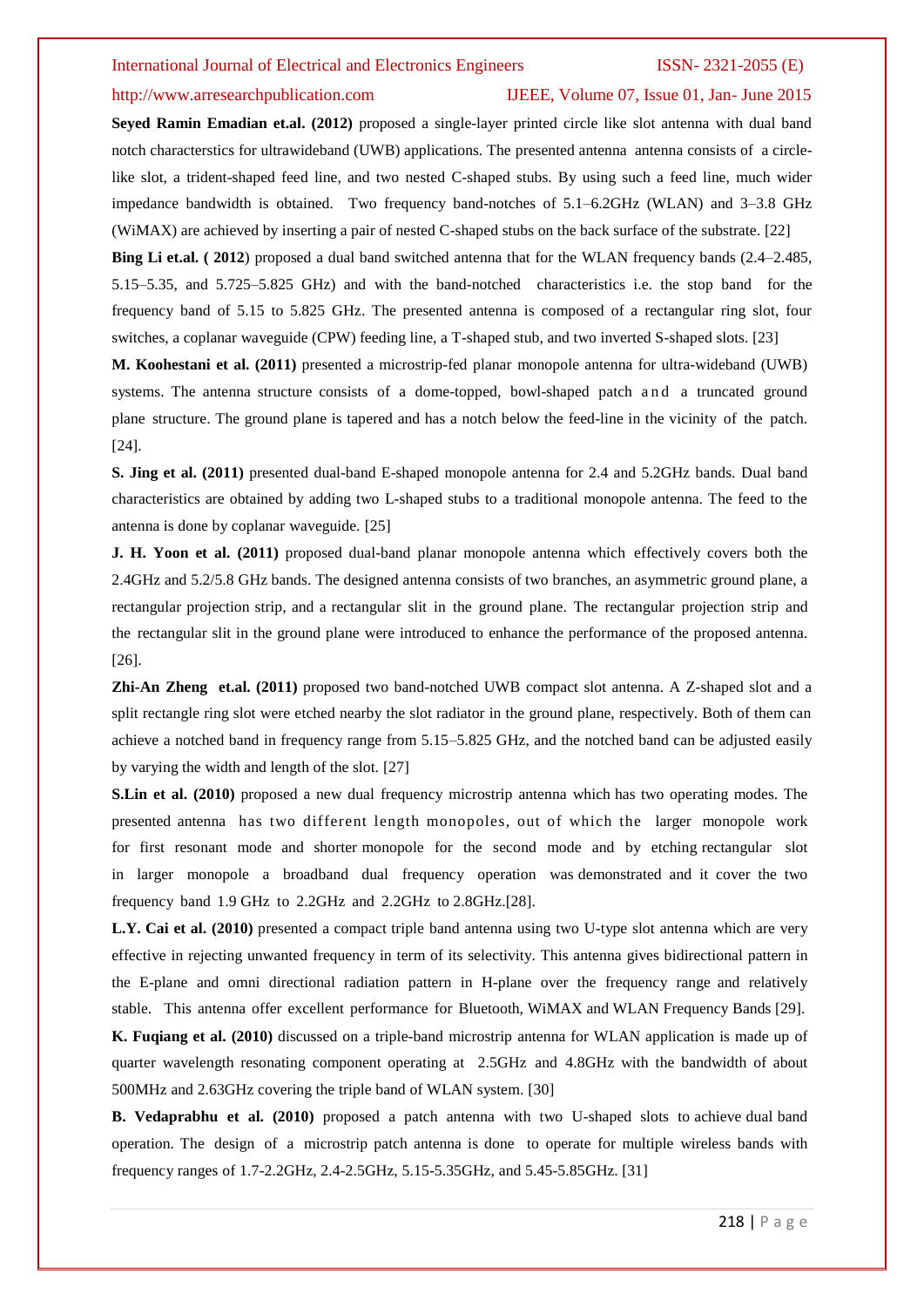## http://www.arresearchpublication.com IJEEE, Volume 07, Issue 01, Jan- June 2015

**K. Dong et al. (2010)** proposed a compact dual-band planar monopole antenna for 2.4/5GHz . The two resonant Frequency modes of the presented antenna are associated with four slots which contribute to the upper resonant frequency and can reduce the size of the lower resonant length. [32]

**Wei Hu et.al.(2010)** proposed an dual band notched ultra-wideband antenna The antenna is based on the rectangle planar monopole structure By modifying the radiation patch to octagon and etching out two T shaped slots from the octagonal patch, the dual band-notched characteristic is achieved around3.5GHz and 5.8GHz. [33]

**L. Xie et.al.(2010)** presented a compact Ultrawideband (UWB) monopole antenna with a dual band-notched characteristic at 3.5GHz and 5.25GHz. by the use of two meandered slots with the impedance bandwidth is 8.5 GHz (2.5-11 GHz). [34]

# **III. CONCLUSION**

In this paper, we have reviewed multiple types of UWB antennas covering whole impedance bandwidth i.e. from 3.1 GHz to 10.6 GHz as well as we have also observed multiple techniques for band notch designs. In wireless communication technology UWB is growing rapidly due to its high data rate. We have also observed about the applications of the UWB its time domain analysis and practical applications. The Challenges of the feasible UWB antenna design include the UWB performances of the impedance matching and radiation stability, the compact impression of the antenna size, and the low manufacturing cost for customer electronics applications.UWB antennas show great potential with the rapid growth and developments of wireless communication technology that we will be witnessing tomorrow.

### **REFRENCES**

- [1] Constantine A. Balanis, Antenna Theory Analysis And Design, John Wiley & Sons.
- [2] Jeffrey H. Reed, an Introduction to Ultra Wideband Communication Systems, Prentice Hall.
- [3] J R James & P S Hall , Handbook of Microstrip ANTENNAS
- [4] Daniel Valderas ,Juan Ignacìo Sancho, David Puente, Cong Ling Xiaodong Chen, Ultra Wideband Antennas: Design and Applications , Imperial College Press.Edition 1.
- [5] Mike W. K. Lee, K. W. Leung, and Y. L. Chow, "Dual Polarization Slotted Miniature Wideband Patch Antenna", IEEE Transactions on Antennas and Propagation, VOL. 63, No. 1, pp 353,January 2015
- [6] Yingsong Li, Wenxing Li, Wenhua Yu, Jian Wan, "A Small Multi-Function Circular Slot Antenna for Reconfigurable UWB Communication Applications, IEEE Conference AP-S 2014, pp 834-835
- [7] Qiang Wang and Yan Zhang , "Design of a Compact UWB Antenna with Triple Band-Notched Characteristics", International Journal of Antennas and Propagation, Hindawi Publishing Corporation, 2014.
- [8] Sai K. Venkata, Muktikanta Rana, Pritam S. Bakariya, Santanu Dwari, and Manas Sarkar, "Planar Ultrawideband Monopole Antenna with Tri-Notch Band Characteristics", ,Progress In Electromagnetics Research C, Vol. 46, 163-170, 2014
- [9] M. N. Shakib, M. Moghavvemi, andW. N. L.Mahadi, "Design of a Compact Tuning Fork-Shaped Notched Ultrawideband Antenna for Wireless Communication Application", Scientific World Journal Hindawi Publishing Corporation, 2014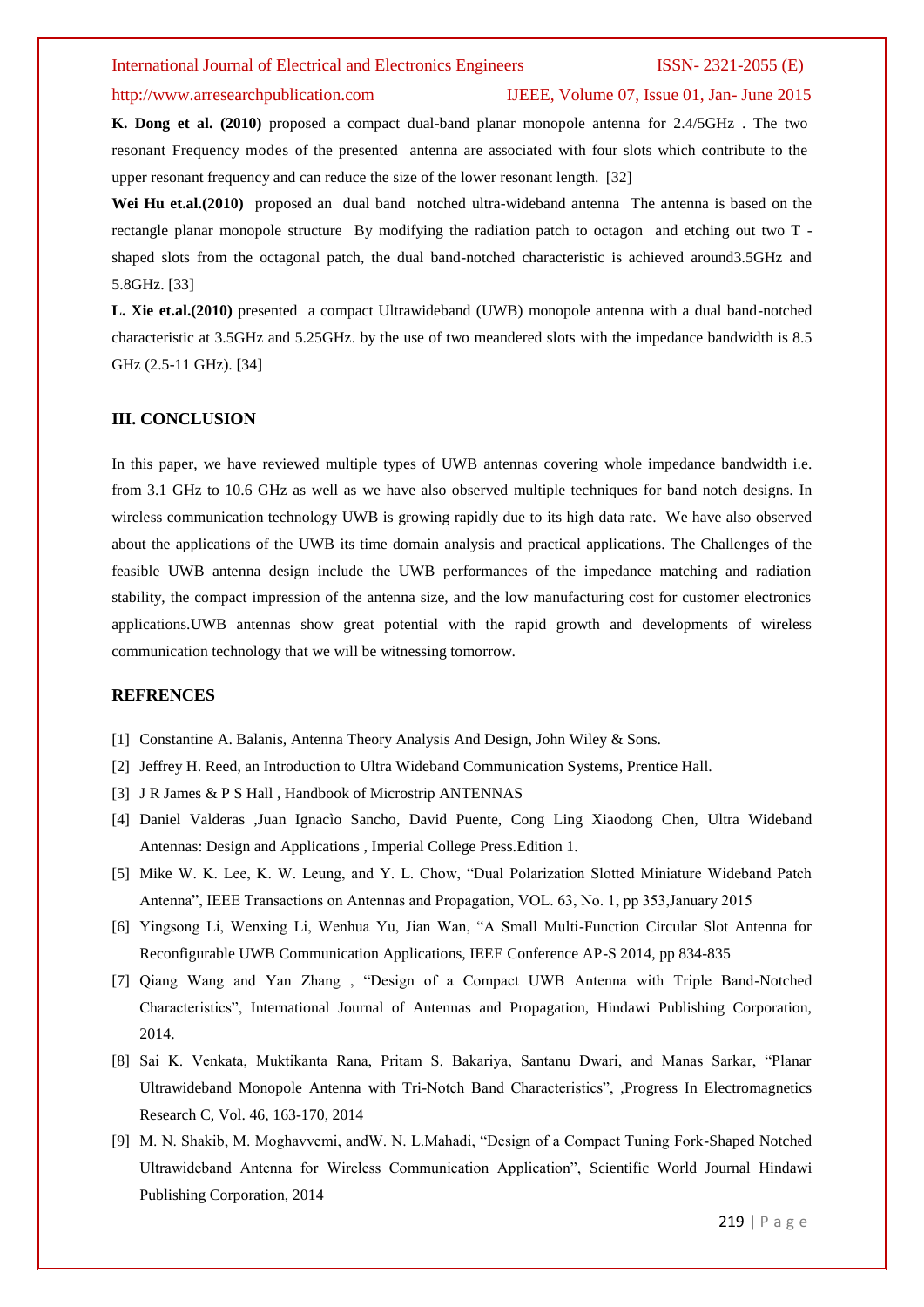# http://www.arresearchpublication.com IJEEE, Volume 07, Issue 01, Jan- June 2015

- [10]Ronghua Shi, Xi Xu, Jian Dong, and Qingping Luo, "Design and Analysis of a Novel Dual Band-Notched UWB Antenna", International Journal of Antennas and Propagation Hindawi Publishing Corporation, 2014
- [11]Tzu-Chun Tang and Ken-Huang Lin, "An Ultrawideband MIMO AntennaWith Dual Band-Notched Function", IEEE Antennas and Wireless Propagation Letters, Vol. 13, 2014
- [12]M. Ojaroudi, N. Ojaroudi and N. Ghadimi, "Dual Band-Notched Small Monopole Antenna With Novel Coupled Inverted U-Ring Strip and Novel Fork-Shaped Slit for UWB Applications," IEEE Antennas and Wireless Propogation Letters, vol. 12, no. 2, pp. 670-674, Feb 2013.
- [13]M. N. Moghadasi, R. Sadeghzadeh, L. Asadpor, and B. S. Virdee, "A Small Dual- Band CPW-Fed Monopole Antenna for GSM and WLAN Applications" IEEE Antennas and Wireless Propogation Letters, vol. 12, pp. 508-511, 2013.
- [14]H. Shah, S. Subramaniam, S. K. Selvaperumal, A. Shah and S. Khan, "Design and Analysis of a Tri-band G-shaped Monopole Antenna for Bandwith Improvement for Wireless Applications of Measurement Parameters in MIMO Environment," Proc. of the IEEE International Conference on Smart Instrumentation, Measurement and Applications (ICSIMA), Kuala Lumpur, Malaysia, 26-27 Nov 2013
- [15]Zheng Guo, Huiping Tian, Xudong Wang, Qun Luo, and Yuefeng Ji, "Bandwidth Enhancement of Monopole UWB Antenna with New Slots and EBG Structures", IEEE Antennas and Wireless Propagation Letters, Vol. 12, 2013
- [16]Mubarak Sani Ellis, Zhiqin Zhao, , Jiangniu Wu, Zaiping Nie and Qing-Huo Liu, "A Novel Miniature Band-Notched Wing-Shaped Monopole Ultrawideband Antenna",IEEE Antennas and Wireless Propagation Letters, Vol. 12, pp 1614, 2013
- [17]Fuguo Zhu, Steven Gao, Anthony TS Ho,Raed A. Abd-Alhameed, Chan H. See, TimWCBrown, Jianzhou Li, Gao Wei, and Jiadong Xu , "Multiple Band-Notched UWB Antenna With Band-Rejected Elements Integrated in the Feed Line", IEEE Transactions on Antennas and Propagation, Vol. 61, No. 8,pp 3952, August 2013
- [18]Jian-Feng Li, Qing-Xin Chu, , Zhi-Hui Li, and Xing-Xing Xia, "Compact Dual Band-Notched UWB MIMO Antenna With High Isolation, IEEE Transactions on Antennas And Propagation, Vol. 61, NO. 9, pp 4759,september 2013
- [19]H. F. Abutarboush and A. Shamim, "Paper-Based Inkjet-Printed Tri-Band U-Slot Monopole Antenna for Wireless Applications," IEEE Antennas and Wireless Propogation Letters, vol. 11, pp. 1-4, Jul 2012.
- [20]Ali Foudazi, Hamid Reza Hassani, and Sajad Mohammad ali nezhad, "Small UWB Planar Monopole Antenna With Added GPS/GSM/WLAN Bands", IEEE Transactions on Antennas And Propagation, vol. 60, no. 6, pp2987-2992, June 2012
- [21]S.Theepak and Sachendra Sinha, "UWB Antenna Designs with Double Band-Notches for WLAN Frequencies Including Time Domain Analysis", Proceedings of IEEE Loughborough Antennas & Propagation Conference, Loughborough, UK, 2012
- [22]Seyed Ramin Emadian, Changiz Ghobadi, Javad Nourinia, MirHamed Mirmozafari, and Javad Pourahmadazar, "Bandwidth Enhancement of CPW-Fed Circle-Like Slot Antenna With Dual Band-Notched Characteristic", IEEE Antennas and Wireless Propagation Letters, vol. 11, pp 543-546, 2012
- [23]Bing Li, Jingsong Hong, and Bingzhong Wang , "Switched Band-Notched UWB/Dual-Band WLAN Slot Antenna With Inverted S-Shaped Slots", IEEE Antennas and Wireless Propagation Letters, vol. 11,pp572- 575, 2012